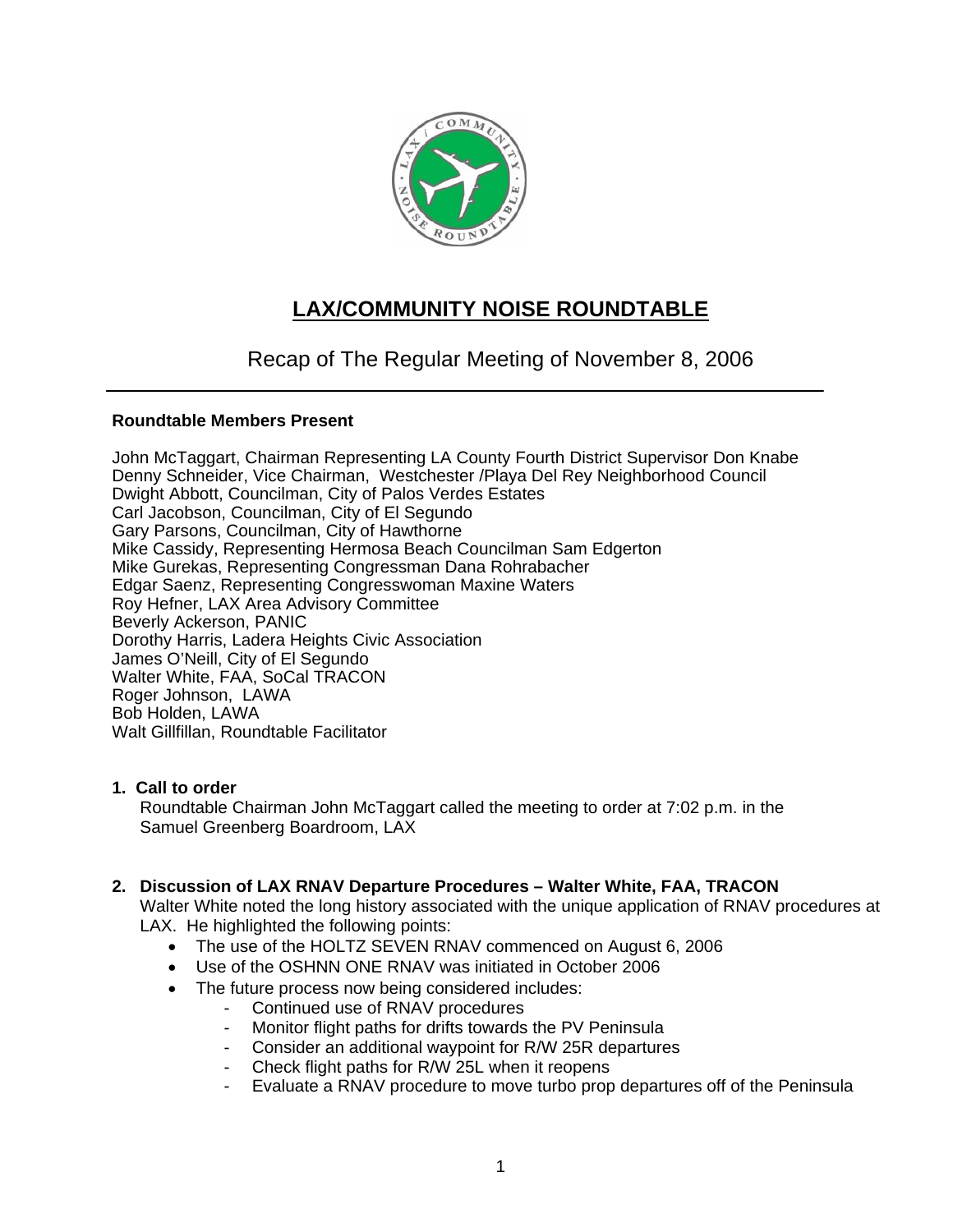After his presentation, Mr. White discussed or responded to questions with the Roundtable members and the audience:

- After 9 p.m. there is a change-over from the LOOP to the HOLTZ or LAXX departures
- Not known at this time when a routing of turbo prop departures can be evaluated
- The technology being used involves a feature called "laser ring gyro"
- Certification of an airline to use RNAV is voluntary; It is headed towards a 100% capability within the airline fleet at LAX
- Checking on the new procedures will begin in the summer of 2007 and be complete in 2008.
- FAA checks the fuel efficiency associated with each procedure
- Looking at engine idle settings from 35,000 feet for arrivals,
- Continuous Descent Approach (CDA) is now referred to as an Optimized Profile Descent Procedure
- Air Space Redesign funding will be focused on the benefits to be attained in air quality, fuel and time savings and noise reduction. The major areas to be considered: ORD, NYC and LAX.
- GOOGLE map overlays could be used when reviewing the LAX north side options
- At present, there seems to be an increase in noise and overflights in the north runway complex area
- There seem to be more concentration of aircraft operations between 10:30 p.m. and 4:00 a.m.
- After the current RNAV departures are finalized, RNAV 's will be considered for easterly departures
- FAA nor the airport have no authority beyond certification weight limits, to affect reductions on aircraft takeoff weights

## **3. Report on the AAAE Airport Noise Mitigation Symposium – Bob Holden**

Mr. Holden summarized the information from his presentation to and attendance at the  $6<sup>th</sup>$  Annual Symposium in Boston MA in October 1 - 3, 2006. His panel on The Community Perspective included representatives from organizations similar to the LAX Roundtable at Chicago, Phoenix and San Francisco. He also showed the Roundtable the PowerPoint presentation that was given to the Symposium.

4. Consideration of Request to Send a Roundtable Member to the 22<sup>nd</sup> Annual UC Aviation **Noise Symposium, March 4-7, 2007 in San Francisco – John McTaggart**

Mr. McTaggart noted that the 22<sup>nd</sup> annual University of California Symposium on Aviation Noise and Air Quality will be held in San Francisco on March 4-7, 2007. The Roundtable directed that the Chair obtain authorization from the Board of Airport Commissioners to support one Roundtable member attendance at the Symposium. Denny Schnieder was suggested as the Roundtable's representative to attend the Symposium.

## **5. Roundtable Member Discussion**

It was agreed that two items would be added to the January 10, 2007 agenda:

- An evaluation of the eastbound heavy jet departures after midnight
- An evaluation of the proportion of aircraft using the southern inboard and outboard runways before and after the runway 25L relocation project is completed.